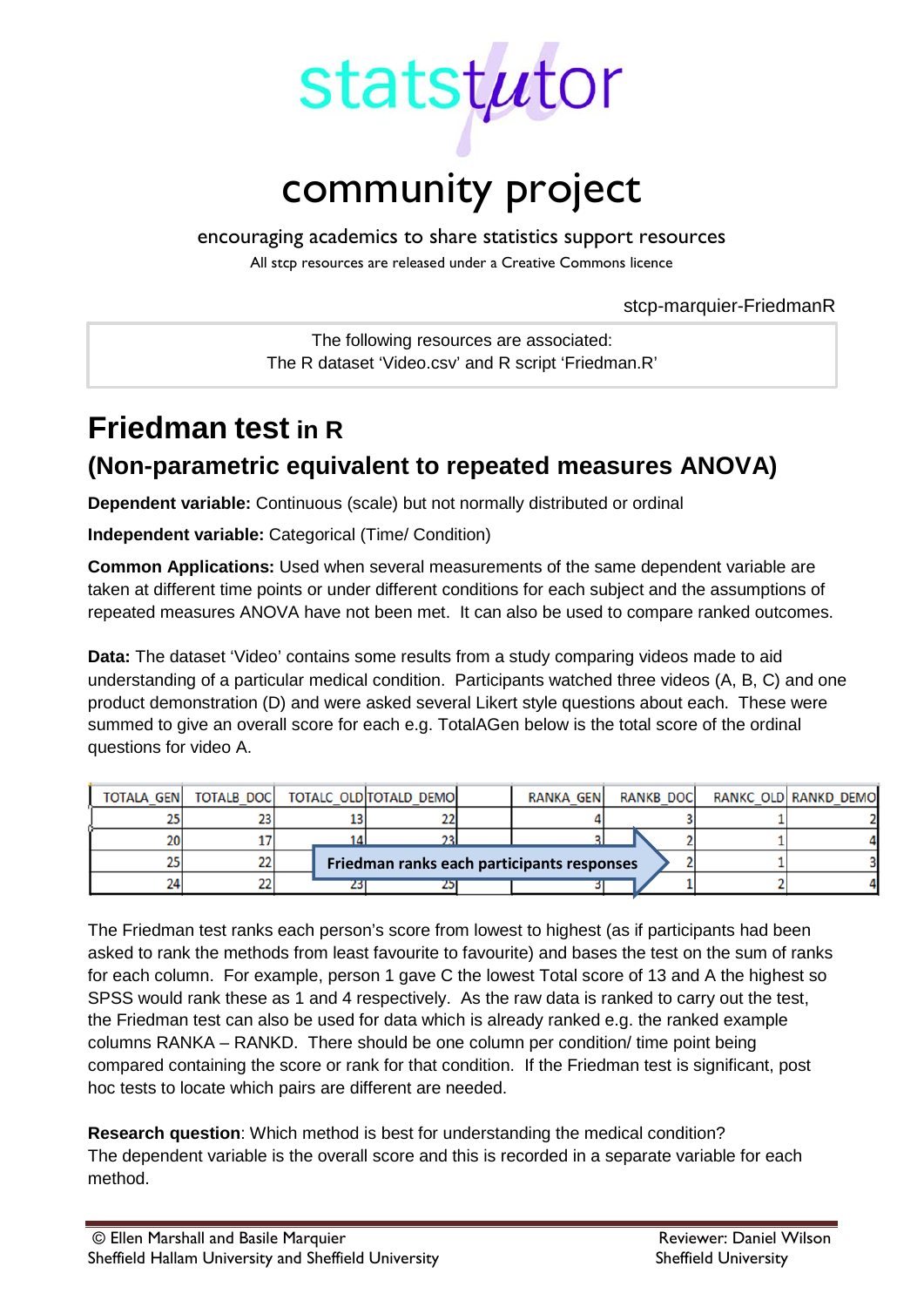The sample sizes are small and normality checks showed that the assumption of normality had not been met so a repeated measures ANOVA is not suitable for comparing the groups. The **Friedman** test is the non-parametric equivalent to repeated measures ANOVA.

#### *Steps in R*

In order to import the file into R use the command videoR<-read.csv('C:\\...\\stcp-Rdataset-Video.csv',header=T,sep=';') attaching enables you to refer to the variables within the data set directly. attach(videoR)

**Summary Statistics:** As we are carrying out a non-parametric test, use medians to compare the scores for the different methods.

To find the medians per category use the *median()* command. The argument is the label of the variable you want to have the median from:







#### **Carrying out the Friedman test**

The format is similar to the ANOVA command. We use the  $f$ riedman, test() command. The argument will contain the table of scores for the 4 videos.

We need to create a proper table (or matrix) containing our 4 samples of videos. We call that table "Sample". Each column of the table "Sample" will represent the scores for a certain type of video. Sample<-matrix(c(TotalAGen,TotalBdoc,TotalCOld,TotalDDEMO),ncol=4)

The Friedman test is then applied to the table containing our 4 videos scores:

> friedman.test(Sample)

Friedman rank sum test

```
data: Sample
Friedman chi-squared = 41.3724, df = 3, p-value = 5.452e-09
```